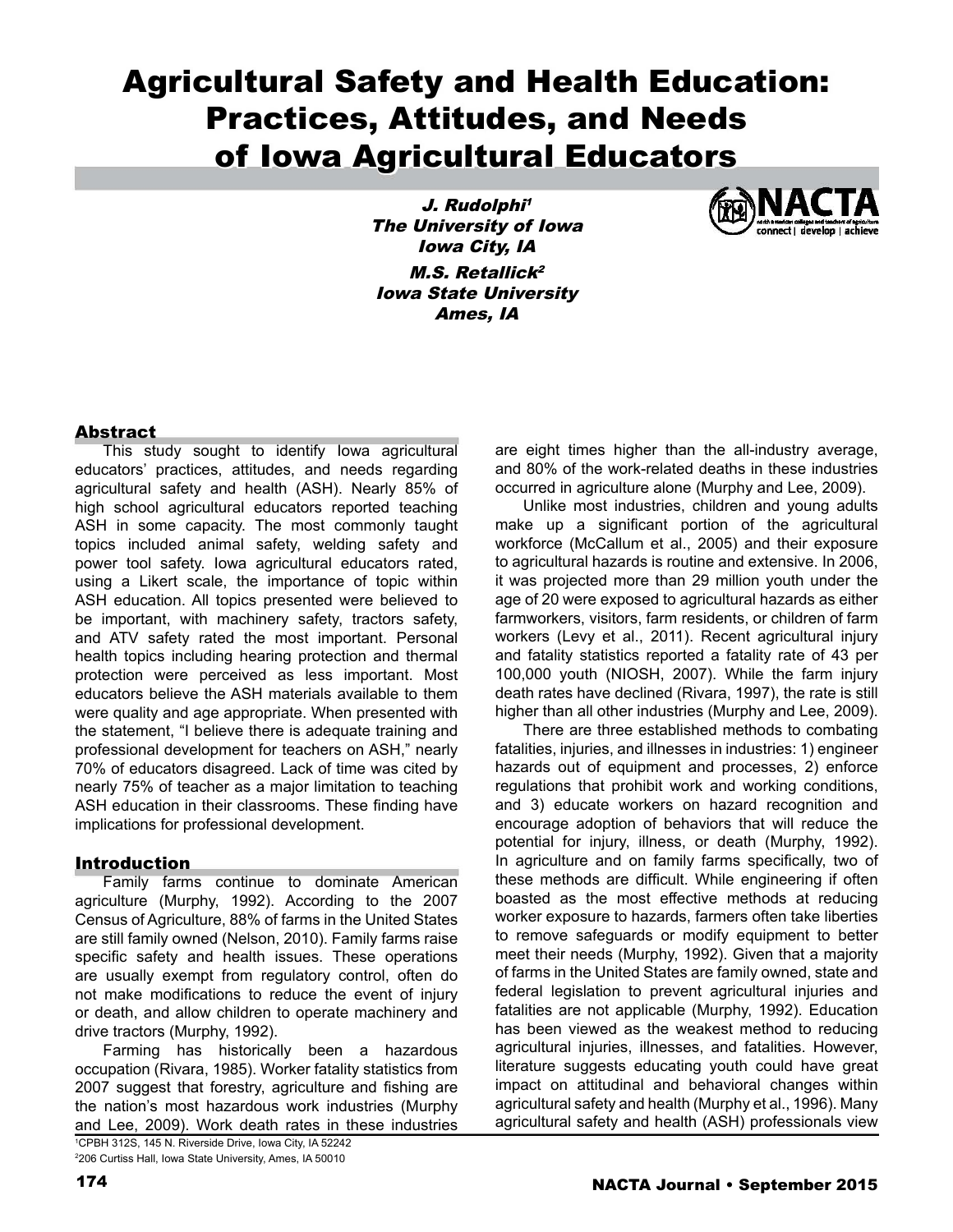youth as more adaptable to change and more readily able to change their behavior and also think targeting youth is an effective way of educating adults who are in contact with youth (Murphy et al., 1996).

Nonprofit organizations and governmental agencies educate people about the hazards associated with agriculture. However, one weakness of these efforts is agriculture's dispersed workforce, making it difficult to gather groups for education (Murphy, 2003). It has been suggested that agricultural safety and health (ASH) education should become part of secondary agricultural education programs (Dyer and Andreasen, 1999; Florio and Stafford, 1969) and, in fact, Lee et al., (2004) described and evaluated the effect of a National Rural Health and Safety Initiative implemented by the National FFA Organization for its local chapters. In their book Safety Education, Florio and Stafford (1969) stated, "*Education is the only feasible means of achieving this goal, and its failure to date indicates merely that initial efforts have not been sufficiently intensive and widespread. All schools in rural areas should provide training in farm safety and should support the activities of other organizations interested in this work"* (p. 341).

More recently, Dyer and Andreasen (1999) concluded that safety of students is the most important job of an agricultural educator. However, little is known about the practices, attitudes, and needs of agricultural education instructors when it comes to ASH.

### Purpose and Objectives

The purpose of this study was to identify agricultural educators' practices, attitudes, and needs regarding ASH education. The study had five specific objectives:

- 1. Determine Iowa secondary agricultural educators' current practices in ASH education.
- 2. Determine Iowa secondary agricultural educators' perceived importance of ASH topics.
- 3. Determine Iowa secondary agricultural educators' attitudes toward ASH education based on their responses to six belief statements.
- 4. Identify factors that limit ASH education in secondary agricultural education classrooms.
- 5. Identify types of resources Iowa secondary agricultural educators would be interested in using to teach ASH.

## Literature Review

Educating youth to adopt safe behaviors when working in agricultural settings can be effective. Youth are moldable and still capable of changing behaviors, which becomes more difficult with age (Murphy et al., 1996). A number of reputable non-profit organizations, academic institutions and government organizations target young people with educational interventions.

Educational interventions aimed at reducing the number of agricultural injuries, illnesses, or deaths among young people come in many forms including farm safety day camps, interactive exhibits, demonstrations at country fair, and guest speakers in schools. However,

the effectiveness of such interventions is questionable. Community and farm-based interventions (i.e., farm safety day camps) often yield increases in short-term knowledge. However, long-term knowledge and behavior changes are unknown. Tractor training programs produced inconsistent results; with one study citing no change in behavior and another reporting change in safety behavior but no change in attitude (Hartling et al., 2004).

Seven school based interventions were evaluated and reported either an increase in knowledge and/ or changes in attitudes towards agricultural safety, especially when active, hands-on participation activities were included (Hartling et al., 2004). These studies suggest the potential for successful interventions when ASH education is incorporated into the secondary agricultural education classroom. This idea is further strengthened when teaching methods, learning theories, and audience members of the two (i.e., agricultural safety and health and secondary agricultural education) are compared.

When studying ASH education and secondary agricultural education, common learning theories, instructional methods, and audiences quickly emerge. In ASH education and agricultural education, behaviorism and constructivism have emerged as effective learning theories (Cole, 2002; Doolittle and Camp, 1999). Behaviorism is based on positive or negative consequences after a behavior or action following an antecedent condition (Cole, 2002). In constructivism, people construct knowledge as they interact with the world, building blocks of knowledge and understanding (Murphy, 2003). In ASH education, constructivism helps individuals recognize hazards and adopt safe practices (Cole, 2002).

Both agricultural education and ASH education use hands-on, real-word experiences to educate youth. In secondary agricultural education, a hands-on (i.e., tactile) teaching approach has been promoted (Cano and Garton, 1994) because it engages students' psychomotor skills, heightening education and understanding (Newcomb et al., 2004). Similarly, instructional methods for teaching ASH should appeal to all senses of a student, and students should learn in the physical environment when possible (Newcomb et al., 2004). Ensuring that individuals can recognize agricultural hazards and understand how to respond safely is vital to effective education and can be accomplished by using case studies and allowing students to have hand-on experiences in creating safer agricultural environments (Lehtola and Boyd, 1992). As previously stated, school based interventions that employed participation among students saw increases in knowledge and attitudes towards farm safety (Hartling et al., 2004).

Secondary agricultural education and ASH education share a common audience—young adults. Secondary agricultural education is focused on educating students in grades 9–12, and in some cases middle school students, about agricultural science. Like most states, Iowa has approved standards and benchmarks for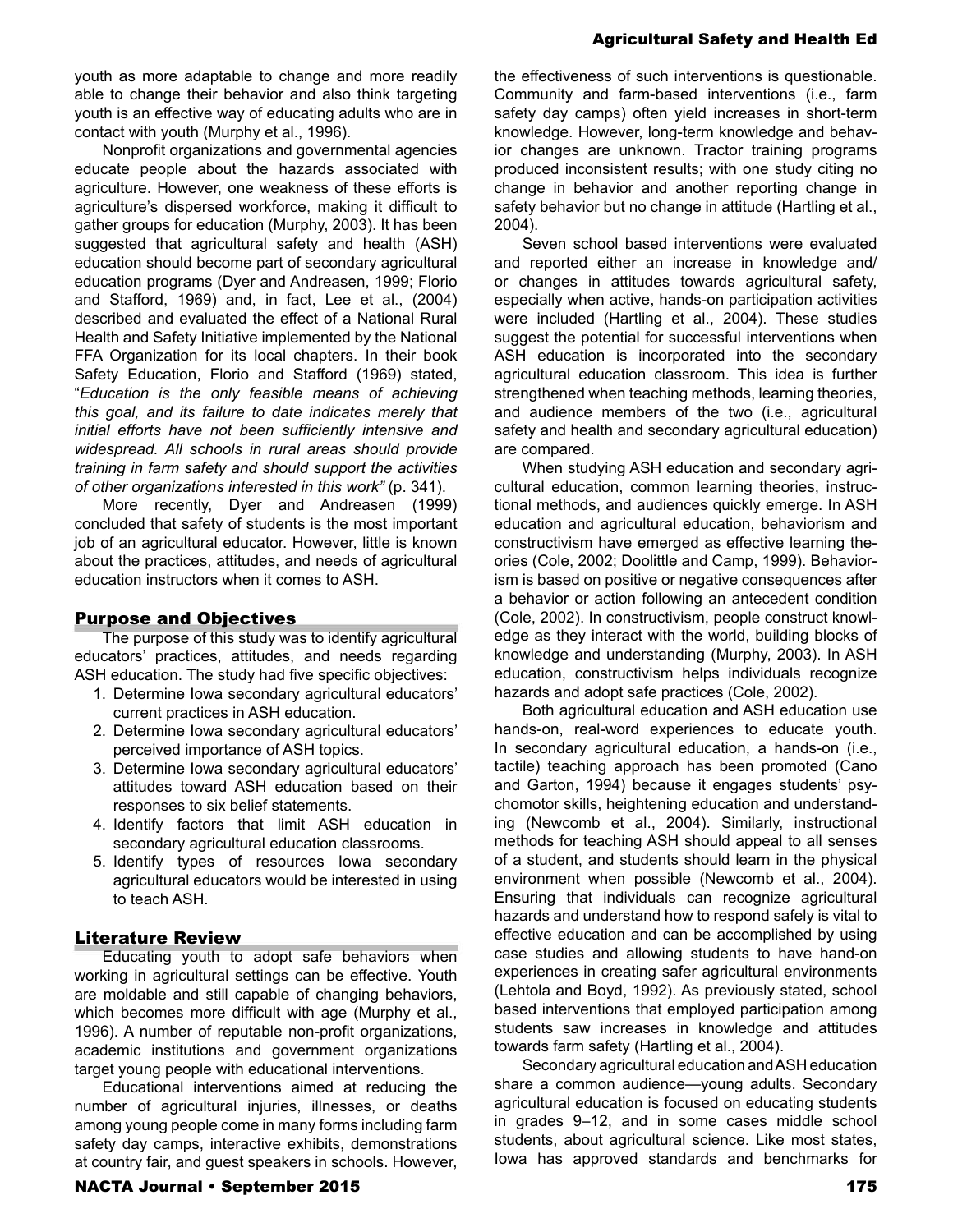agricultural mechanics as part of its recognized state competencies (Iowa Department of Education, 1999).

The target audience for ASH education is youth involved in agriculture. Many ASH educators view youth as more adaptable to change and more readily able to change their behavior (Murphy et al., 1996). Emphasis on high school students is critical, between 1995 and 2002, most of 907 farm youth fatalities occurred to youth 16-19 years of age (NIOSH, 2007). Parallels in learning theories, teaching methods, and audiences suggest the secondary agricultural classroom may be the appropriate avenue for agricultural safety and health education. However, instructor perception of, and integration of ASH curriculum is unknown.

#### Materials and Methods

For this census study, all 216 secondary agricultural educators in Iowa were contacted. A web-based survey was the most feasible and appropriate method to collect data for this study. Web surveys can be conducted quickly, reach large populations, and are inexpensive compared with other survey methods, such as telephone or mail surveys (Ary et al., 2010).

Following Dillman's (2006) Tailored Design Method, the survey included an introduction and three sections of questions. The introduction welcomed educators to the survey, collected consent, and defined ASH. For this survey, ASH was defined as the proper handling and operating of agricultural equipment, livestock, tools, chemicals, etc., as to ensure maximum safety of the operating individual and minimized rise of injury or death. Providing this definition ensured all participants had the same concept of ASH completing the instrument. The introduction also explained the three categories that ASH was divided into for the purpose of this study (i.e., agriculture, mechanics, and personal health). The agriculture category included traditional farming domains such as tractor and animal safety. The mechanics category included safety domains such as hand tool and power tool safety. The personal health category included topics such as heat/cold protection, personal protective equipment, and eye/hearing protection.

The first section of the survey asked questions regarding current ASH education practices. Educators were asked to identify what agriculture, mechanics, and personal health topics they had taught during the current school year, how they integrated ASH topics into their classrooms, and what resources they used to teach the topic. The second section asked five questions about teacher's attitudes towards ASH education. Safety and health education is focused on behavioral change, which is influenced by attitude (Murphy, 1992). Educators were

| Table 1. Cronbach's Alpha Coefficients for the five constructs<br>in the survey instrument |                              |  |  |  |  |
|--------------------------------------------------------------------------------------------|------------------------------|--|--|--|--|
| Construct                                                                                  | Cronbach's alpha coefficient |  |  |  |  |
| Agriculture safety topics                                                                  | .93                          |  |  |  |  |
| Mechanics safety topics                                                                    | .92                          |  |  |  |  |
| Health safety topics                                                                       | .89                          |  |  |  |  |
| Agricultural safety and health belief statements                                           | .80                          |  |  |  |  |
| Agricultural safety and health educational resources                                       | .68                          |  |  |  |  |
|                                                                                            |                              |  |  |  |  |

asked to report their level of agreement with statements about ASH education and rate the importance of ASH topics.

The final section collected demographic information. Educators were asked to report their educational background, number of years in the profession, whether they had been raised on a farm, and if they ever sustained an injury as a result of an agricultural incident. The first, second, and third sections included seven, five, and 10 questions respectively.

The survey was piloted for comprehension and content validity. Four current agricultural education student teachers, a former secondary agricultural educator, and a university faculty member at Iowa State University with expertise in ASH deemed the instrument content and face valid. Cronbach's alpha coefficients were calculated post hoc for the five constructs in the survey (Table 1).

The survey was administered through SurveyMonkey. Dillman's (2006) recommended five-step contact approach for obtaining responses to Internet surveys, which was modified because of timing issues associated with the data collection. Iowa agricultural educators were contacted five times over a four week period beginning in late May. The first five contacts yielded a response rate of 55% (n = 118). Therefore, nonrespondents were contacted two more times in fall once they returned to their classrooms for the academic year. After seven contacts, the study had a useable response rate of 63.4% ( $N = 137$ ). Early and late respondents were compared to determine nonresponse error. With the exception of one question regarding the importance of ASH education, the results of this study can be generalized to the entire population. The Iowa State University Intuitional Review Board approved the initial and modified data collection procedures.

Data were analyzed using SPSS 19.0 and Microsoft Excel. Descriptive statistics including frequencies, percentages, means, and standard deviations were calculated to determine the research objectives.

#### Results and Discussion

#### Iowa Agricultural Educators' Current Practices in ASH Education

Agricultural educators identified, from a list, which ASH topics they had taught in the last academic year. Topics were divided into three categories: agriculture,

| Table 2. Agricultural safety topics Taught by<br>Iowa agricultural educators (N =137) |     |                      |  |  |  |  |
|---------------------------------------------------------------------------------------|-----|----------------------|--|--|--|--|
|                                                                                       |     | Respondents teaching |  |  |  |  |
| <b>Agriculture Safety Topics</b>                                                      |     | %                    |  |  |  |  |
| Animal                                                                                | 115 | 83.9                 |  |  |  |  |
| Machinery                                                                             | 94  | 68.6                 |  |  |  |  |
| Chemical                                                                              | 87  | 63.5                 |  |  |  |  |
| Tractor                                                                               | 72  | 52.6                 |  |  |  |  |
| <b>Grain handling</b>                                                                 | 62  | 45.3                 |  |  |  |  |
| <b>ATV</b>                                                                            | 51  | 37.2                 |  |  |  |  |
| Combine                                                                               | 41  | 29.6                 |  |  |  |  |
| Confined spaces                                                                       | 37  | 27.0                 |  |  |  |  |
| <b>Rural driving</b>                                                                  | 29  | 21.2                 |  |  |  |  |
| Manure                                                                                | 24  | 17.5                 |  |  |  |  |
| Taught NO agriculture safety                                                          | 5   | 3.6                  |  |  |  |  |

176 NACTA Journal • September 2015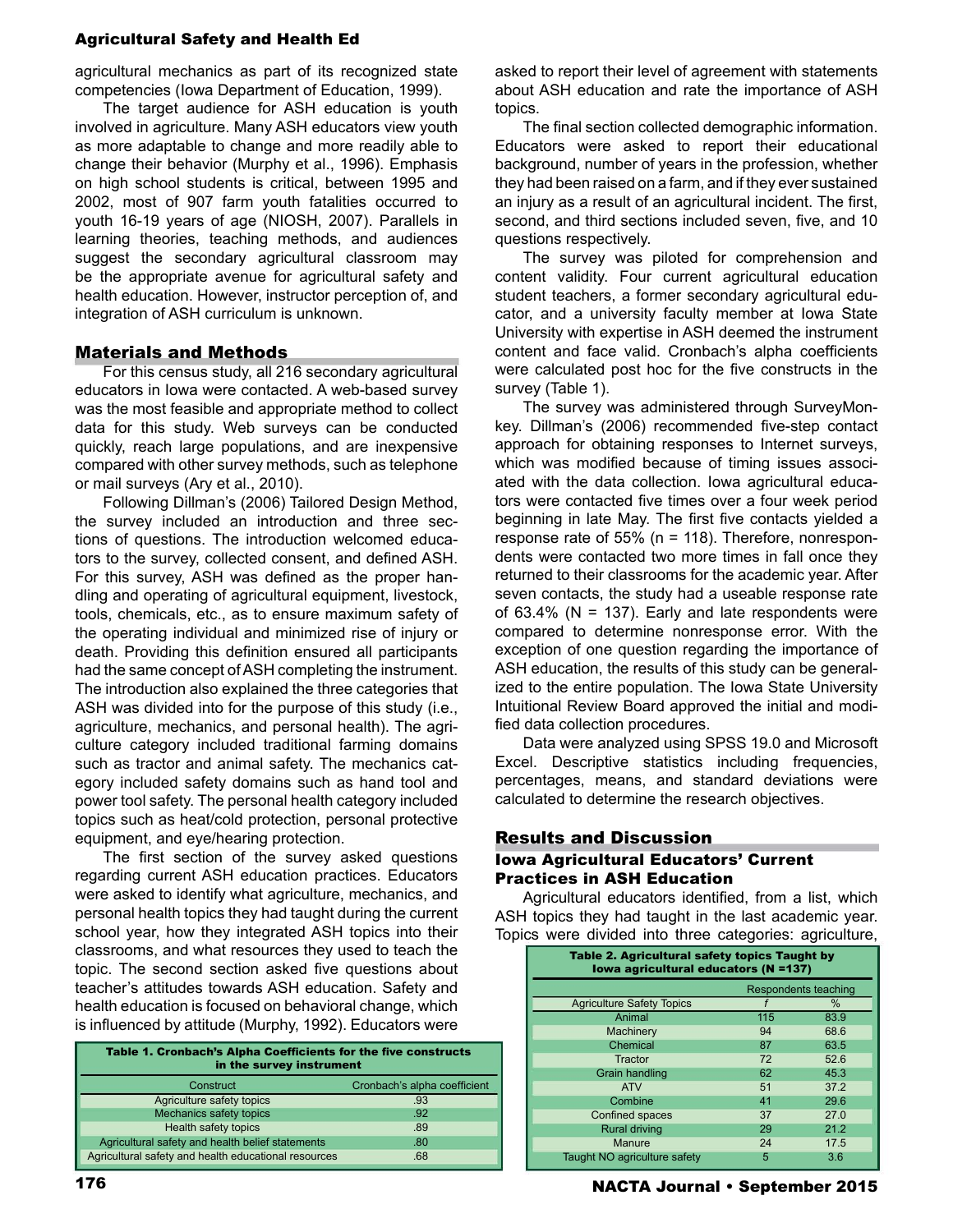| Table 3. Mechanics safety topics taught by<br>Iowa agricultural educators (N =137) |    |                      |  |  |  |
|------------------------------------------------------------------------------------|----|----------------------|--|--|--|
|                                                                                    |    | Respondents teaching |  |  |  |
| <b>Mechanics Safety Topics</b>                                                     |    | $\%$                 |  |  |  |
| Welding                                                                            | 97 | 70.8                 |  |  |  |
| Power tool                                                                         | 96 | 70.1                 |  |  |  |
| Hand tool                                                                          | 94 | 68.6                 |  |  |  |
| Electrical                                                                         | 61 | 44.4                 |  |  |  |
| Fire                                                                               | 57 | 41.6                 |  |  |  |
| Small gas engine                                                                   | 53 | 38.7                 |  |  |  |
| Lawnmower                                                                          | 51 | 10.9                 |  |  |  |
| Chainsaw                                                                           | 26 | 19.0                 |  |  |  |
| Taught No mechanics safety                                                         | 15 | 10.9                 |  |  |  |
| Ladder                                                                             | 10 | 7.3                  |  |  |  |
|                                                                                    |    |                      |  |  |  |

Table 4. Health safety topics taught by Iowa agricultural educators (N =137)

|                                  | Respondents teaching |      |  |
|----------------------------------|----------------------|------|--|
| <b>Agriculture Topics</b>        |                      | %    |  |
| Personal protective equipment    | 80                   | 58.4 |  |
| <b>Hearing protection</b>        | 44                   | 32.1 |  |
| First aid                        | 44                   | 32.1 |  |
| <b>Back protection</b>           | 29                   | 212  |  |
| Taught NO personal health safety | 28                   | 204  |  |
| Heat/cold protection             | 14                   | 10.2 |  |

Table 5. Integration of agricultural safety and health education in Iowa agricultural educators' Curricula (N =137)

|                                                      |     | <b>Respondents</b> |
|------------------------------------------------------|-----|--------------------|
| Integration technique                                |     | $\%$               |
| As part of an agrucultural science unit              | 120 | 87.6               |
| As a workshop or lab in class                        | 65  | 47.4               |
| As an extracurricular activity outside the classroom | 29  | 21.2               |
| As its own unit                                      | 19  | 13.9               |

mechanics, and personal health. Of the three categories, agriculture topics were taught most often. The most-taught topics within the agriculture (Table 2), mechanics (Table 3), and personal health (Table 4) categories were animal safety (83.9%), welding safety (70.8%), and personal protective equipment (58.4%), respectively. Only 3.6% of agricultural educators did not teach any aspect of agricultural safety, whereas 10.9% did not teach any aspect of mechanical safety, and 20.4% did not teach any personal health safety topics.

Agricultural educators selected which of four options best described how they teach ASH (Table 5). They could select more than one option. Almost 90% of agricultural educators taught ASH as part of another agricultural science unit (e.g., animal safety as part of a larger livestock unit). Only 19 of 137 (13.87%) educators taught ASH as its own unit.

Agricultural educators selected from a list the resources they used to teach ASH in their classrooms. Textbooks (62.8%,  $n = 86$ ) and nonprofit organizations  $(62.8\% , n = 86)$  such as Farm Safety 4 Just Kids and the National Safety Council were the primary resources used to acquire information to teach ASH. Less than 10% of agricultural educators identified professional teaching organizations as a resource.

## Iowa Agricultural Educators' Perceived Importance of ASH Topics

Agricultural educators rated the importance of ASH topics. Topics were again divided into three categories:

| Table 6. Iowa agricultural educators' perceived importance<br>of agriculture safety topics (N=137)                                      |                         |                       |           |                   |                |           |  |
|-----------------------------------------------------------------------------------------------------------------------------------------|-------------------------|-----------------------|-----------|-------------------|----------------|-----------|--|
|                                                                                                                                         | <b>Not</b><br>important | Somewhat<br>important | Important | Verv<br>important |                |           |  |
| <b>Topic</b>                                                                                                                            | $f(\%)$                 | $f(\%)$               | $f(\%)$   | $f(\%)$           | $\overline{M}$ | <b>SD</b> |  |
| Machinery                                                                                                                               | 1(.7)                   | 1(.7)                 | 50(37.0)  | 83 (61.5)         | 3.59           | .550      |  |
| Tractor                                                                                                                                 | 1(.7)                   | 1(.7)                 | 54 (39.8) | 80 (58.8)         | 3.57           | .554      |  |
| <b>ATV</b>                                                                                                                              | 1(.7)                   | 9(6.6)                | 45(33.1)  | 81 (59.6)         | 3.51           | .655      |  |
| Chemical                                                                                                                                | 1(.7)                   | 5(3.7)                | 57(41.9)  | 73 (53.7)         | 3.49           | .608      |  |
| Animal                                                                                                                                  | 1(.7)                   | 6(4.4)                | 62(45.6)  | 67 (49.3)         | 3.43           | .617      |  |
| Combine                                                                                                                                 | 1(.7)                   | 11(8.0)               | 60(44.1)  | 64 (47.1)         | 3.38           | .666      |  |
| Grain                                                                                                                                   | 1(.7)                   | 11(8.0)               | 62 (45.6) | 62 (45.6)         | 3.36           | .663      |  |
| <b>Rural driving</b>                                                                                                                    | 3(2.2)                  | 13(9.6)               | 58 (42.6) | 62 (45.6)         | 3.32           | .737      |  |
| <b>Confined Spaces</b>                                                                                                                  | 2(1.5)                  | 23(16.8)              | 62 (45.9) | 48 (35.6)         | 3.16           | .752      |  |
| Manure pit                                                                                                                              | 1(.7)                   | 26(19.3)              | 63 (46.7) | 45 (33.3)         | 3.13           | .767      |  |
| <i>Note.</i> Scale: $1 = not$ important, $2 =$ somewhat important, $3 =$ important, $4 =$ very important.<br>$Note:$ <b>Bold</b> = Mode |                         |                       |           |                   |                |           |  |

|                                                                                                                                               | <b>Not</b><br>important | Somewhat<br>important | Important | Very<br>important |                             |           |
|-----------------------------------------------------------------------------------------------------------------------------------------------|-------------------------|-----------------------|-----------|-------------------|-----------------------------|-----------|
| <b>Topic</b>                                                                                                                                  | $f(\%)$                 | $f(\%)$               | $f(\% )$  | $f(\%)$           | $\mathcal{M}_{\mathcal{A}}$ | <b>SD</b> |
| <b>Power Tool</b>                                                                                                                             | 1(.8)                   | 6(4.5)                | 59(44.4)  | 67 (50.4)         | 3.44                        | .621      |
| Welding                                                                                                                                       | 0(0.0)                  | 9(6.7)                | 58 (43.3) | 67 (50.4)         | 3.34                        | .619      |
| Fire                                                                                                                                          | 2(1.5)                  | 9(6.7)                | 60(44.4)  | 64 (47.4)         | 3.38                        | .697      |
| Lawnmower                                                                                                                                     | 1(.7)                   | 11(8.0)               | 64 (47.8) | 64 (47.8)         | 3.34                        | .660      |
| Electrical                                                                                                                                    | 1(.7)                   | 12(8.9)               | 64 (47.4) | 58 (43.0)         | 3.33                        | .667      |
| Hand tool                                                                                                                                     | 1(.8)                   | 21(15.9)              | 58 (43.9) | 52(39.4)          | 3.22                        | .734      |
| Chainsaw                                                                                                                                      | 2(1.5)                  | 16(11.9)              | 73 (54.5) | 43(32.1)          | 3.17                        | .698      |
| <b>Small Gas Engine</b>                                                                                                                       | 1(.8)                   | 17(12.8)              | 77 (57.9) | 38(28.6)          | 3.14                        | .653      |
| <i>Note.</i> Scale: $1 = not important$ , $2 = somewhat important$ , $3 = important$ , $4 = very$<br>important.<br>$Note:$ <b>Bold</b> = Mode |                         |                       |           |                   |                             |           |

| Table 8. Iowa agricultural educators' perceived importance<br>of personal health safety topics (N =137)                                   |                         |                       |           |                   |      |           |  |
|-------------------------------------------------------------------------------------------------------------------------------------------|-------------------------|-----------------------|-----------|-------------------|------|-----------|--|
|                                                                                                                                           | <b>Not</b><br>important | Somewhat<br>important | Important | Verv<br>important |      |           |  |
| <b>Topic</b>                                                                                                                              | $f(\%)$                 | $f(\%)$               | $f(\%)$   | $f(\%)$           | M    | <b>SD</b> |  |
| First aid                                                                                                                                 | 2(1.5)                  | 10(7.4)               | 61(45.2)  | 62 (45.9)         | 3.36 | .685      |  |
| Personal protective<br>equipment                                                                                                          | 1(.8)                   | 18(13.7)              | 57 (43.5) | 55(42.0)          | 3.27 | .721      |  |
| <b>Hearing protection</b>                                                                                                                 | 2(1.5)                  | 29(22.0)              | 60(45.5)  | 41(31.1)          | 3.06 | .769      |  |
| <b>Back protection</b>                                                                                                                    | 3(2.2)                  | 34(25.2)              | 67 (49.6) | 31(23.0)          | 2.93 | .755      |  |
| Heat/cold protection                                                                                                                      | 9(6.7)                  | 41 (30.4)             | 64 (47.4) | 21(15.6)          | 2.72 | .807      |  |
| <i>Note.</i> Scale: $1 = \text{not important}$ , $2 = \text{somewhat important}$ , $3 = \text{important}$ , $4 = \text{very important}$ . |                         |                       |           |                   |      |           |  |
| $Note:$ <b>Bold</b> = Mode                                                                                                                |                         |                       |           |                   |      |           |  |

agriculture, mechanics, and personal health. In the agriculture category, machinery safety, tractor safety, and ATV safety were rated most important, and confined space safety and manure pit safety were considered least important (Table 6).

All topics in the mechanics category were rated important. The top two topics were power tool safety and welding safety (Table 7).

All topics in the personal health category were rated important (Table 8). First aid and personal protective equipment were considered most important, and heat/ cold protection was rated least important.

#### Iowa Agricultural Educators' Attitudes Toward ASH Education

Agricultural educators reported their level of agreement with six statements about ASH education (Table 9). Responses regarding teaching enough ASH in the classroom were nearly evenly split between agree and disagree. Most educators believe the ASH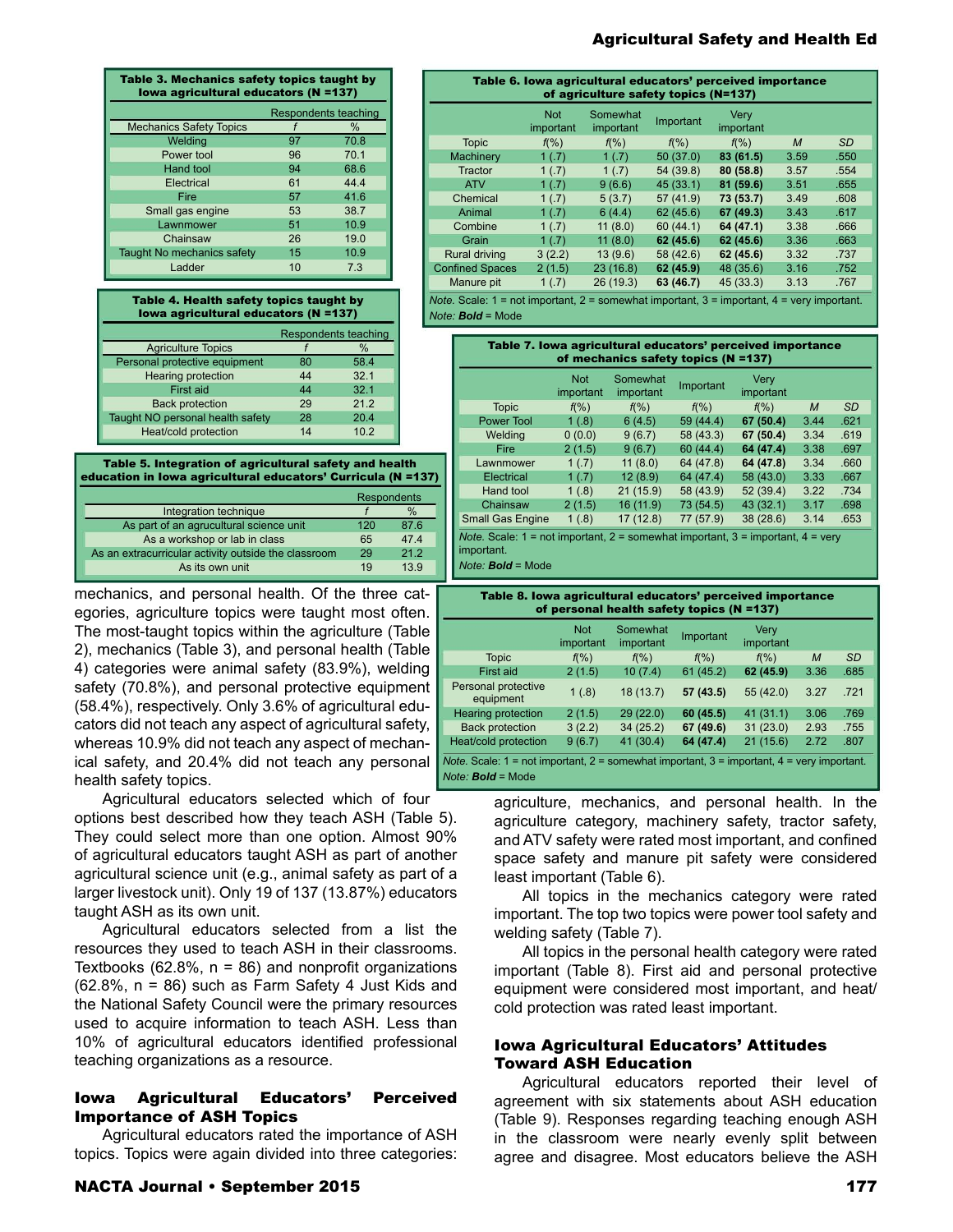| Table 9. Iowa agricultural educators' agreement with agricultural safety and health (ASH)<br>belief statements (N =137)                          |                                    |                 |            |                   |                |           |  |
|--------------------------------------------------------------------------------------------------------------------------------------------------|------------------------------------|-----------------|------------|-------------------|----------------|-----------|--|
|                                                                                                                                                  | <b>Strongly</b><br><b>Disagree</b> | <b>Disagree</b> | Agree      | Strongly<br>Agree |                |           |  |
| <b>Statement</b>                                                                                                                                 | $f(\% )$                           | $f(\% )$        | $f(\%)$    | $f(\% )$          | $\overline{M}$ | <b>SD</b> |  |
| believe the materials available to me about<br>ASH are quality educational materials                                                             | 3(2.2)                             | 37(27.0)        | 92 (67.15) | 5(3.7)            | 2.74           | .548      |  |
| believe the materials available to me about<br>ASH are age appropriate for my students.                                                          | 7(5.1)                             | 40 (29.2)       | 84 (61.3)  | 5(3.7)            | 2.64           | .640      |  |
| I believe there are enough resources<br>available to me about ASH.                                                                               | 5(3.7)                             | 50(36.5)        | 74 (54.0)  | 5(3.7)            | 2.58           | .640      |  |
| I am knowledgeable on where I can find<br>additional materials concerning. ASH should<br>I want or need them.                                    | 6(4.4)                             | 52(38.0)        | 71 (51.8)  | 6(4.4)            | 2.57           | .653      |  |
| I believe I teach enough ASH in my<br>classroom.                                                                                                 | 5(3.7)                             | 60(43.8)        | 67 (48.9)  | 4(4.4)            | 2.51           | .620      |  |
| I believe there is adequate training and<br>professional development for teachers on<br>ASH.                                                     | 9(6.9)                             | 84 (61.3)       | 38(27.7)   | 3(2.2)            | 2.26           | .612      |  |
| <i>Note.</i> Scale: $1 = not important$ , $2 = somewhat important$ , $3 = important$ , $4 = very important$ .<br><i>Note:</i> <b>Bold</b> = Mode |                                    |                 |            |                   |                |           |  |

materials available to them are age appropriate and of quality. Nearly 70% of respondents disagreed with the statement, "I believe there is adequate training and professional development for teachers on ASH."

## Limiting Factors in ASH Education

Agricultural educators identified limitations they face in teaching ASH. Time was an issue for nearly threefourths of the educators (73.3%). Availability and quality of resources were less limiting (43.8% and 40.1%, respectively), and teacher understanding of the content and the importance of agriculture safety were limitations for only 11.7% and 4.4% of educators, respectively.

#### Resources of Interest for ASH Education

Agricultural educators identified from a list the teaching tools they might be interested in using to teach ASH. Using a three point Likert-type scale where 1= would not be interested in and 3 = would be interested in, Videos (M=2.76), simulators (M=2.75), and PowerPoint presentations (M=2.63) received the highest interest ratings, whereas guest speakers (M=2.40) and literature (M=2.38) were of least interest.

## **Summary**

Agricultural educators in Iowa see ASH education as part of their role and content that should be taught in their programs. It was evident that what agriculture teachers value (i.e., see as important) is what they teach. Moreover, those safety topics seem to focus on traditional, production-oriented ASH areas like animal, machinery, chemical, and welding safety as well as general PPE. Although the student body enrolled in agricultural education continues to become more diverse (Retallick, 2010), agriculture teachers seem to place less value on health safety and other mechanic and agricultural safety topics that would be appropriate and applicable to broader audiences.

This study has implications to agricultural teacher education programs and the faculty in departments who offer agricultural mechanics training to preservice agricultural teachers. Similar to Ullrich et al., (2001)

recommendation, ASH training should be a vital component of the preservice program and should extend beyond traditional agriculture and mechanic safety to include a larger focus on related personal health safety which would have a broader impact on the diverse school-based agricultural education population. It is also recommended that the preservice training go beyond ASH training to include methods of teaching ASH as part of the required preservice coursework. The result of these recommendations will not only improve school-based

ASH education, but it could potentially impact informal ASH education in local communities. College graduates who receive this training as part of their coursework may also be in the individuals who help to sponsor and facilitate community farm safety-related events in their communities.

These findings have implications for ASH professionals providing resources to inservice high school agricultural educators. Based on results of this study, improved communication between ASH professionals and secondary agricultural educators is necessary. While most respondents agreed ASH education materials are quality, nearly 40% do not know where to find materials. In addition, the problem is perpetuated if teachers are unable to obtain adequate training and professional development as reported by the agriculture teachers in this state. Improved communications and collaboration as well as required professional development would impact the teachers' attitudes toward and ability to deliver ASH.

Improved professional development could increase the integration of ASH education in secondary agricultural education classrooms, thus improving ASH practices in secondary agricultural education and further improving the health and safety of agriculturalists. Iowa agricultural educators recognize a need for additional training and professional development.

Additionally, ASH curriculum should be created that is easily integrated into the secondary agricultural classroom and engages students. Educators in this study cited availability of time and resources as major limitations to ASH education. Integrating ASH into existing curricula is consistent with current knowledge about student learning and brain-based education, which suggests that teaching in context is beneficial (Bransford et al., 2000). Although Iowa agricultural educators are most interested in teaching ASH using videos and PowerPoint presentations, literature suggests that students respond better to hands-on and experiential learning activities (Murphy, 2003). The resources most appealing to educators might not be effective in teaching ASH topics.